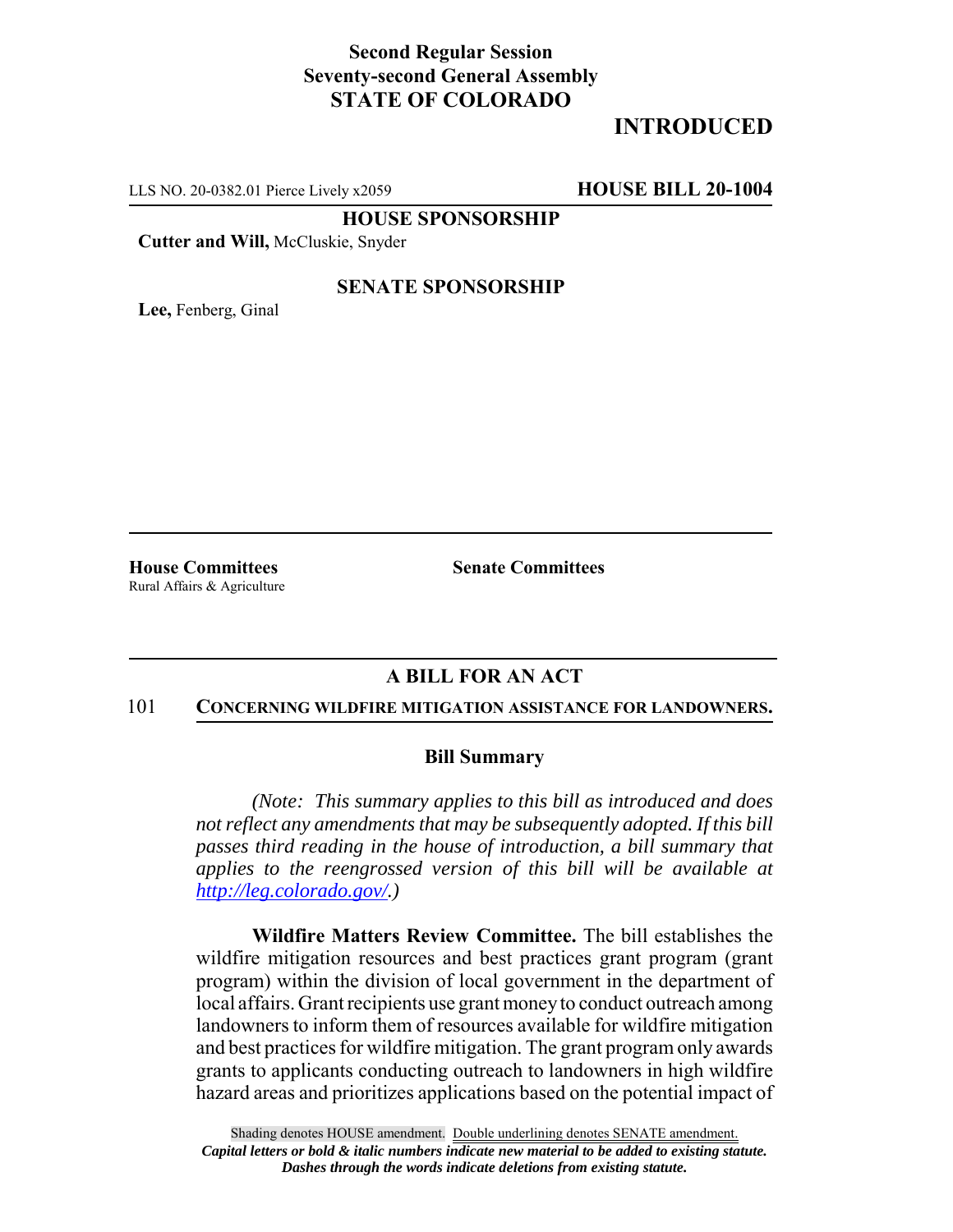the applicant's proposed outreach.

The bill also extends the increased wildfire mitigation income tax deduction that allows a landowner to claim 100%, rather than 50%, of the costs they incur in performing wildfire mitigation measures.

 *Be it enacted by the General Assembly of the State of Colorado:* **SECTION 1.** In Colorado Revised Statutes, **add** 24-32-128 as follows: **24-32-128. Wildfire mitigation resources and best practices grant program - creation - report - repeal.** (1) THERE IS HEREBY CREATED IN THE DIVISION THE WILDFIRE MITIGATION RESOURCES AND BEST PRACTICES GRANT PROGRAM, REFERRED TO IN THIS SECTION AS THE "GRANT PROGRAM".GRANT RECIPIENTS MAY USE THE MONEY TO CONDUCT OUTREACH AMONG LANDOWNERS TO INFORM THEM OF RESOURCES AVAILABLE FOR WILDFIRE MITIGATION AND BEST PRACTICES FOR WILDFIRE MITIGATION. (2) THE DIVISION SHALL ADMINISTER THE GRANT PROGRAM AND, SUBJECT TO AVAILABLE APPROPRIATIONS, SHALL AWARD GRANTS AS PROVIDED IN THIS SECTION. THE DIVISION SHALL DEVELOP AND PUBLISH POLICIES AND PROCEDURES TO IMPLEMENT THE GRANT PROGRAM IN ACCORDANCE WITH THIS SECTION. AT A MINIMUM, THE POLICIES AND PROCEDURES MUST SPECIFY THE TIME FRAMES FOR APPLYING FOR GRANTS, THE FORM OF THE GRANT PROGRAM APPLICATION, AND THE GRANT PROGRAM EVALUATION AND REPORTING REQUIREMENTS FOR GRANT RECIPIENTS.

21 (3) TO BE ELIGIBLE TO RECEIVE A GRANT, AN ENTITY MUST BE AN AGENCY OF LOCAL GOVERNMENT, A SPECIAL DISTRICT, A TRIBAL AGENCY OR PROGRAM, A FAITH-BASED ORGANIZATION, OR A NONPROFIT OR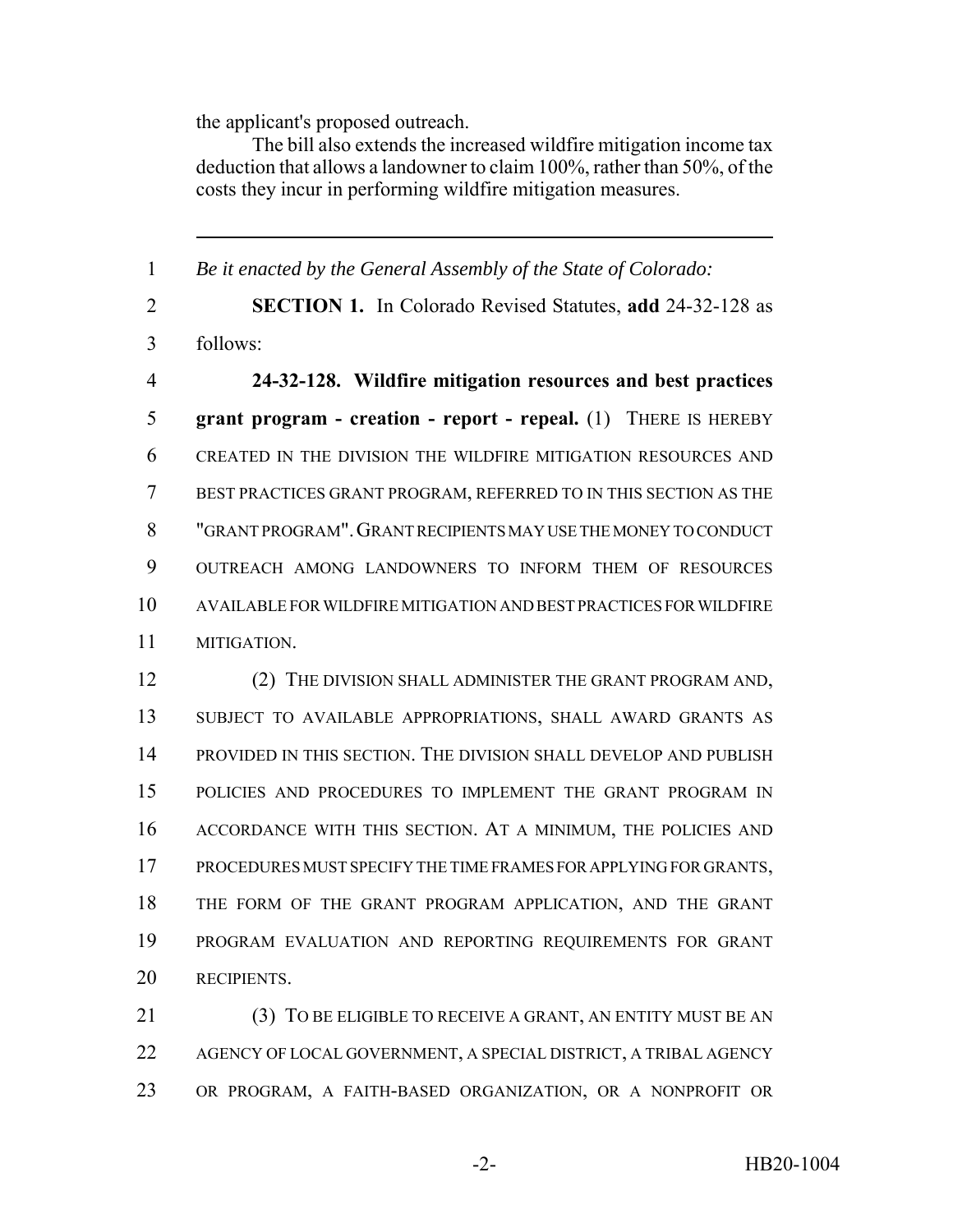NOT-FOR-PROFIT ORGANIZATION THAT IS REGISTERED AND IN GOOD STANDING WITH THE SECRETARY OF STATE'S OFFICE. APPLICANTS MUST MEET ANY OTHER CRITERIA SPECIFIED IN THE DIVISION'S POLICIES AND PROCEDURES.

 (4) THE DIVISION SHALL REVIEW THE APPLICATIONS RECEIVED PURSUANT TO THIS SECTION. THE DIVISION SHALL ONLY AWARD GRANTS TO APPLICANTS PROPOSING TO CONDUCT OUTREACH AMONG LANDOWNERS IN HIGH WILDFIRE HAZARD AREAS AND SHALL CONSIDER THE POTENTIAL IMPACT OF THE APPLICANTS' PROPOSED OUTREACH WHEN AWARDING GRANTS.

 (5) SUBJECT TO AVAILABLE APPROPRIATIONS, ON OR BEFORE JANUARY 1 AND EACH YEAR THEREAFTER FOR THE DURATION OF THE GRANT PROGRAM, THE EXECUTIVE DIRECTOR OF THE DEPARTMENT OF LOCAL AFFAIRS SHALL AWARD GRANTS AS PROVIDED IN THIS SECTION. GRANTS ARE AWARDED AT THE SOLE DISCRETION OF THE EXECUTIVE DIRECTOR IN ACCORDANCE WITH THIS SECTION.

 (6) ON OR BEFORE SEPTEMBER 1, 2021, AND ON OR BEFORE SEPTEMBER 1 EACH YEAR THEREAFTER, THE DEPARTMENT OF LOCAL AFFAIRS SHALL SUBMIT A REPORT TO THE WILDFIRE MATTERS REVIEW COMMITTEE, OR ANY SUCCESSOR COMMITTEE, ON THE GRANT PROGRAM. 21 NOTWITHSTANDING SECTION 24-1-136 (11)(a)(I), THE REPORTING REQUIREMENT CONTINUES UNTIL THE GRANT PROGRAM REPEALS PURSUANT TO SUBSECTION (8) OF THIS SECTION.

24 (7) THE GENERAL ASSEMBLY SHALL ANNUALLY APPROPRIATE MONEY FROM THE GENERAL FUND TO THE DEPARTMENT OF LOCAL AFFAIRS TO IMPLEMENT THE GRANT PROGRAM. THE DIVISION MAY USE A PORTION OF THE MONEY ANNUALLY APPROPRIATED FOR THE GRANT PROGRAM TO